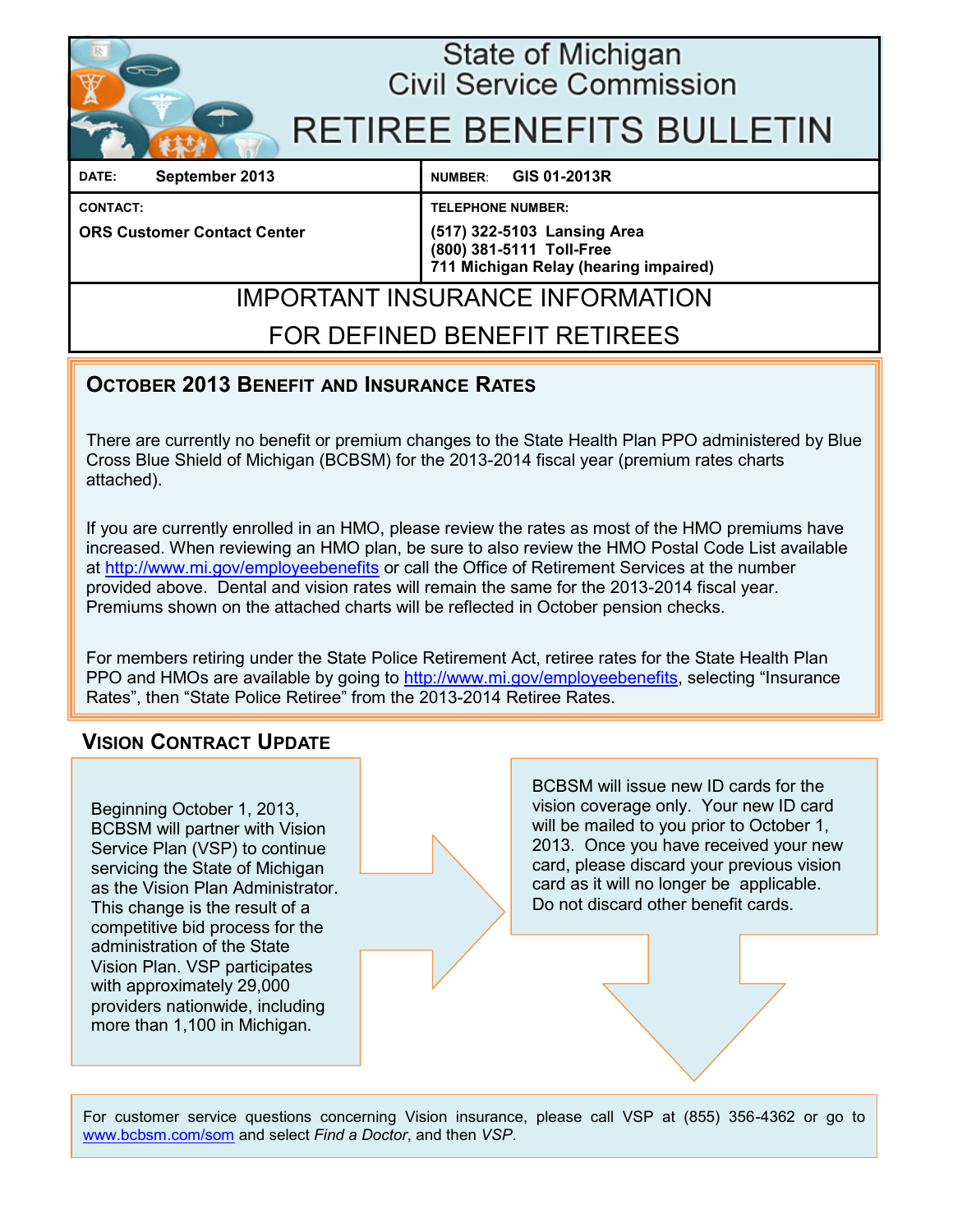## **MEDICARE ELIGIBILITY AND STATE RETIREE HEALTH CARE COVERAGE**

Once you become Medicare-eligible, your State retiree health care coverage becomes your secondary insurance. You are automatically enrolled in Medicare Part A and Part B once eligible. If you initially declined Part B at the time you became eligible, you can sign up at your local Social Security office or by calling (800) 772-1213.

If you neglect to remain enrolled in Medicare Part B upon becoming eligible, your State Health Plan coverage will be treated as if Medicare coverage was in place. The State Health Plan will not reimburse that portion of an expense normally covered by Medicare Part B.

If you become eligible for Medicare prior to age 65, be sure to enroll in Medicare Part A and Part B and enter the Medicare information online by logging into miAccount at **[www.mi.gov/orsmiaccount](http://www.mi.gov/orsmiaccount)** or send the *Insurance Enrollment/Change Request* to the Office of Retirement Services (ORS) to enroll.



#### **HMO MEMBERS**

#### Medicare Advantage

When you or your dependent become eligible for Medicare, you will need to submit an application for your HMO's Medicare Advantage plan if you wish to remain enrolled in your HMO. If your HMO does not offer a Medicare Advantage plan or if a Medicare Advantage plan is not available in your area, you must select the State Health Plan PPO.

## **STATE HEALTH PLAN PPO MEMBERS**

#### SUPPORT Program (800) 321-8074

Through the SUPPORT program, you can obtain durable medical equipment, prosthetics and orthotic devices, and medical supplies with no co-pays or deductibles when they are obtained within the SUPPORT network. This program is only available in Michigan. If you have questions regarding this program, you can contact SUPPORT at (800) 321-8074.

#### Blue Health Connection (800) 775-2583

This disease management program provides health educational materials, online health resources, a smoking cessation program, and a 24-hour Nurse Help Line.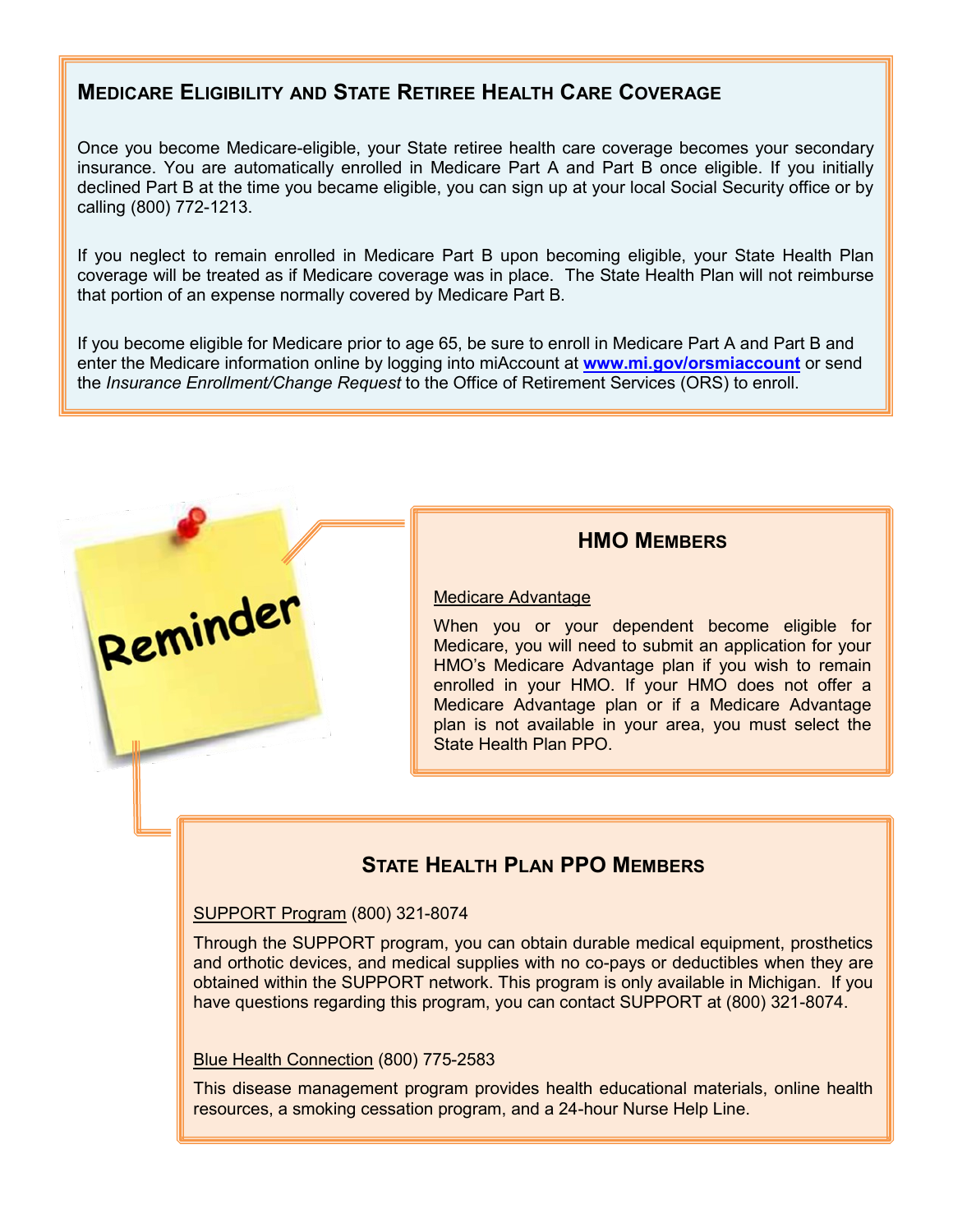## **INSURANCE PLAN INFORMATION**

To view the benefit booklets for the Retiree State Health Plan PPO Medicare, non-Medicare, HMOs and Prescription Drugs go to **<http://www.mi.gov/employeebenefits>**, select *Benefit Plan Information,* and view the *State Health Plan PPO* section. If you are considering an HMO plan, be sure to use the [Eligible](http://web1mdcs.state.mi.us/MCSCZIPCodesBenefits/InsuranceCodes.aspx)  [Insurance Carriers by Zip Code](http://web1mdcs.state.mi.us/MCSCZIPCodesBenefits/InsuranceCodes.aspx) link to verify which HMOs provide coverage in your area.

Basic information about retiree insurance and eligibility is available on the Office of Retirement Services website. To view post-retirement insurance information, select your retirement plan, *After Retirement*, and then *Your Insurance Benefits*.

## **INSURANCE ENROLLMENTS & CHANGE REQUESTS**



#### **MAKE CHANGES**

If you wish to make changes to your State health, dental, or vision insurance plans, log into miAccount at [www.michigan.gov/orsmiaccount](http://www.michigan.gov/orsmiaccount) or use the *Insurance Enrollment/Change Request* available on the ORS website at [http://www.mi.gov/ors.](http://www.mi.gov/ors) Simply select your retirement system and go to the Forms and Publications page. Then send your completed form and required proof to ORS.

#### **ENROLLING**

To enroll in an HMO, request the enrollment form directly from the HMO. HMO contact information is included with this mailing. Send your completed form to ORS along with the *Insurance Enrollment/ Change Request* and all required proof.

#### **ENROLLMENT WAITING PERIOD**

As a pension recipient, you are not restricted to an open enrollment window to enroll in or make changes to your health insurance plan. New enrollments or changes are normally subject to a **sixmonth waiting period** from the date ORS receives your enrollment form(s) and all required proof.

The normal six-month waiting period is **not applied** when you or a dependent has an involuntary loss of other group coverage or a change in your family status (e.g., marriage, death, divorce). If ORS receives your *[Insurance Enrollment/Change Request](http://www.michigan.gov/documents/orsstatedb/R0452GH_244205_7.pdf)* and HMO enrollment form, if needed, along with proof of your loss of coverage within 30 days of the event, there will be no gap in your coverage.

If you are currently enrolled in an HMO, you must remain in that HMO for six months before switching to the State Health Plan PPO, unless the coverage is no longer available because you've moved out of the coverage area. If coverage is no longer available, you must complete and submit the *Insurance Enrollment/Change Request* form and required proofs to ORS.

To switch from one HMO to another HMO, or to change from the State Health Plan PPO to an HMO, there is no six month waiting period. To process the change, request an application from the HMO and return it to ORS along with the *Insurance Enrollment/Change Request* and all necessary proofs.

Questions regarding the information in this bulletin may be directed to the Office of Retirement Services Customer Contact Center toll-free at (800) 381-5111, at (517) 322-5103 in the Lansing area or 711 for Michigan Relay (hearing impaired).